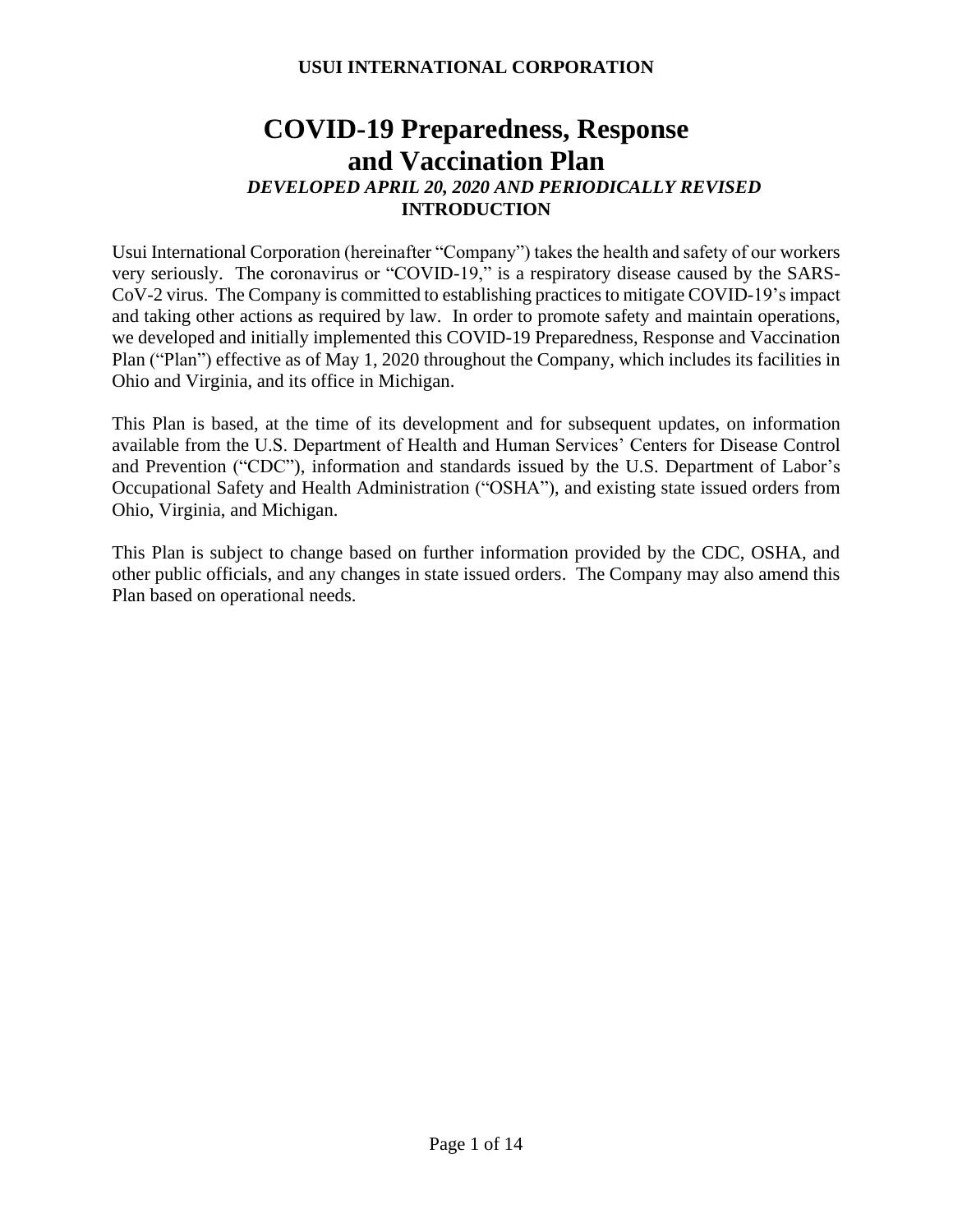# **TABLE OF CONTENTS**

| POLICIES AND PROCEDURES FOR PROMPT IDENTIFICATION AND             |  |
|-------------------------------------------------------------------|--|
|                                                                   |  |
|                                                                   |  |
|                                                                   |  |
|                                                                   |  |
| PROTECTING WORKERS WITH JOBS AT LOWER EXPOSURE RISK (CAUTION)  12 |  |
|                                                                   |  |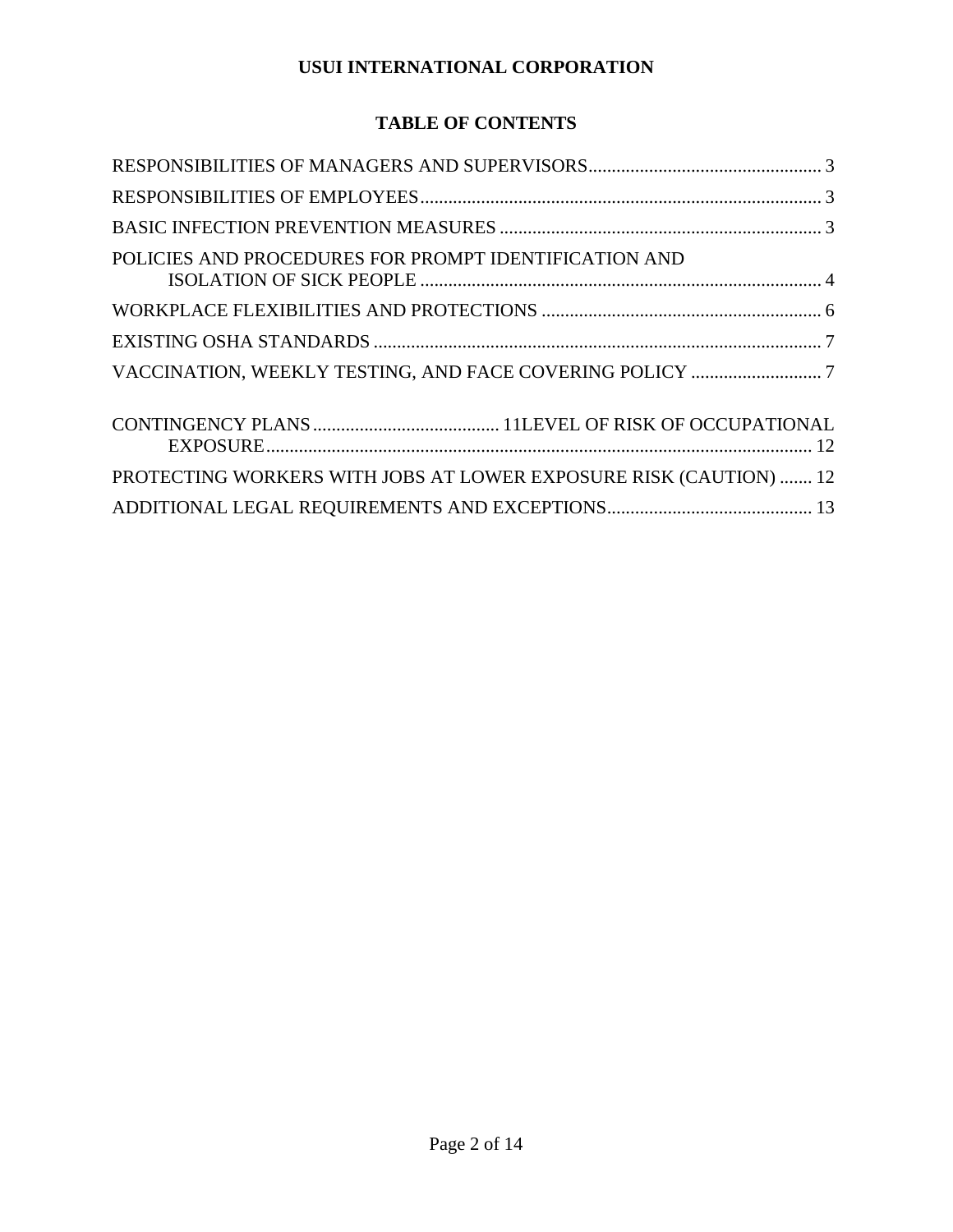### **RESPONSIBILITIES OF MANAGERS AND SUPERVISORS**

<span id="page-2-0"></span>All managers and supervisors must be familiar with this Plan and be ready to answer questions from employees. Managers and supervisors must follow this Plan at all times at work. Managers and supervisors must require this same behavior from all employees.

# **RESPONSIBILITIES OF EMPLOYEES**

<span id="page-2-1"></span>In our efforts to protect the health and safety of our employees, the Company is asking every one of our employees to play his or her part. As set forth in this Plan, the Company has instituted various practices, which all employees must follow at work. If employees have specific questions about this Plan or COVID-19, such employees should ask the Company's workplace coordinator responsible for COVID-19 issues or their manager or supervisor.

#### **BASIC INFECTION PREVENTION MEASURES**

<span id="page-2-2"></span>The Company has implemented the following basic infection prevention measures. These measures are issued to all employees.

All managers, supervisors, and employees of the Company (collectively, "workers") must as necessary during work:

- Frequently and thoroughly wash their hands with soap and water for at least 20 seconds.
	- o Use an alcohol-based hand rub with at least 60% alcohol if soap and running water are not immediately available.
- Avoid touching their eyes, noses, or mouths with unwashed hands.
- Follow appropriate respiratory etiquette, which includes covering coughs and sneezes, with an elbow or arm.
- Stay home if they are sick.
- Refrain from using other workers' phones, desks, offices, or other work tools, or common areas and equipment, when possible.
- Wearing face coverings in the workplace as required by a federal, state, or local government order.
- Adhere to recommended social distancing practices which include but not limited to:
	- o Remaining at least six feet from people during work to the extent feasible under the circumstances.
	- o Wearing cloth masks and practice appropriate social distancing where other social distancing practices are difficult to follow, and especially in areas of significant community-based transmission.

The Company to date does the following:

- Provides workers, customers, and worksite visitors with a place to wash their hands.
	- o Provides an alcohol-based hand rub with at least 60% alcohol if soap and running water are not immediately available.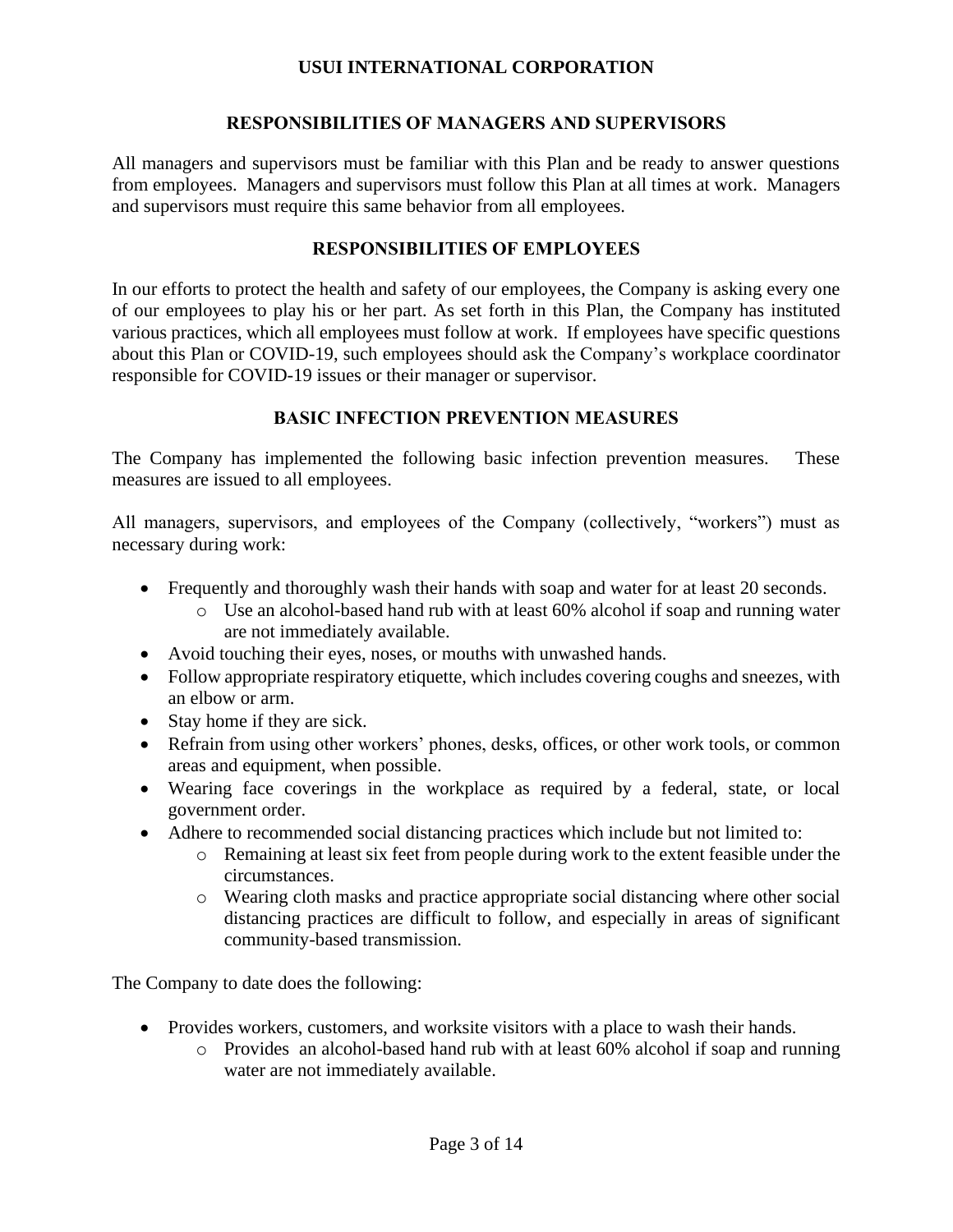- Assesses remote work options if operationally feasible for certain segments of the workforce, such as flexible worksites (e.g., telecommuting) and flexible work hours (e.g., staggered shifts) to increase the physical distance among workers and between workers and others in accordance with state authorities' mandatory social distancing measures.
- Maintains distances of six feet among one another between workers, customers, and worksite visitors to the maximum extent possible.
- Evaluates administrative or other engineering controls to maintain distances between work stations of at least 6 feet to the maximum extent possible.
- Modifies the layout of lobbies, break rooms, lunch rooms, and other common areas to reduce the number of tables, chairs, and other furniture to maintain proper social distancing practices.
- Enhances regular house keeping practices, including increasing the frequency and thoroughness of routine cleaning and disinfecting of surfaces, equipment, and other elements of the work environment, and use U.S. Environmental Protection Agency ("EPA") approved disinfectants with claims against emerging viral pathogens and follow the manufacturer's instructions for use of all cleaning and disinfection products (e.g., concentration, application method and contact time, and Personal Protective Equipment ("PPE")).

The Company also strongly encourages all employees to consider receiving full vaccination for COVID-19, including receiving a booster shot if eligible. Regardless of Covid-19 variant, vaccination continues to significantly reduces the chances of infection, the length and severity of an infection, and the potential that a person will transmit the virus to others.

# <span id="page-3-0"></span>**POLICIES AND PROCEDURES FOR PROMPT IDENTIFICATION AND ISOLATION OF SICK PEOPLE**

Prompt identification and isolation of potentially infectious individuals is a critical step in protecting workers, customers, visitors, and others at a worksite.

The Company has implemented the following policies and procedures for prompt identification and isolation of sick people:

- The Company will follow current CDC Guidance. It will update identification and isolation procedures as CDC Guidance changes. Time off from work may vary depending on whether the worker has tested positive for COVID-19, is experiencing symptoms, or has been in close contact with people who have tested positive or experiencing symptoms.
- Workers must self-monitor for signs and symptoms of COVID-19 if they suspect possible exposure. The Company has provided information to workers about the signs and symptoms of COVID-19, including fever, atypical cough, atypical shortness of breath, severe headache, or fatigue, to assist them in self-monitoring. Where required by state government order the Company also recommends employees self-take their temperature before reporting to work.
- Workers reporting or exhibiting signs and symptoms of COVID-19 or suspecting exposure to COVID-19 are prohibited from entering any Company premise or client-worksite.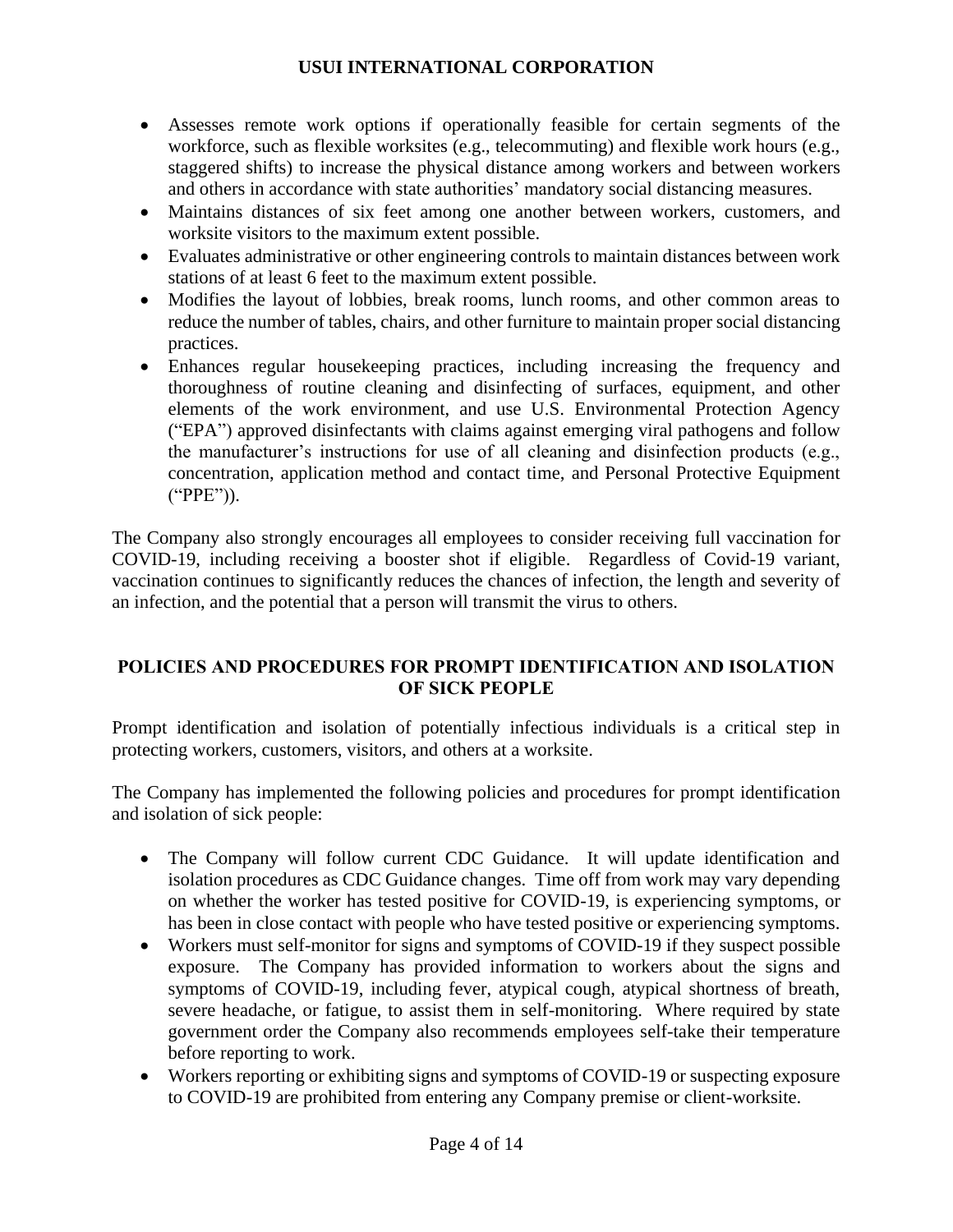- Workers testing positive for COVID-19 or demonstrating principal symptoms of COVID-19, such as fever, atypical cough, atypical shortness of breath, severe headache, or fatigue **must not report for work regardless of vaccination status**.
	- o Such workers must notify their manager or supervisor immediately.
- **Workers with a confirmed COVID-19 test or who show symptoms of COVID-19** are to isolate for 5 days. To calculate the 5-day period, day 1 is the first full day of the positive test if there are no symptoms or the first full day after symptoms develop. Workers may return to work as follows:
	- o After 5 full days if the worker has no symptoms.
	- $\circ$  After 5 full days if the worker is fever-free for 24 hours without the use of feverreducing medication and other symptoms have improved (loss of taste and smell may persist for weeks or months after recovery and need not delay the end of isolation).
	- $\circ$  If the worker continues to have fever or other symptoms have not improved after 5 days, the worker should not return to work until fever-free for 24 hours without the use of fever-reducing medication and other symptoms have improved.
	- o Workers should continue to wear a face covering at work for 5 additional days (day 6 through day 10) after the end of the off work period.
- Workers who have had close contact with an individual who tests positive for COVID-19 or with an individual who displays one or more of the principal symptoms of COVID-19 (fever, atypical cough, atypical shortness of breath, severe headache, or fatigue) are also subject to time periods where they may not come into work.
	- o Instead, such workers must notify their manager or supervisor and Human Resources right away.
- If a worker comes into close contact with someone with COVID-19, the worker must not come into work if in one of the following groups:
	- o Unvaccinated or have not completed a primary vaccine series (two doses of Pfizer or Moderna, or one dose of Johnson & Johnson).
	- o Have completed the primary series of recommended vaccine, but have not received a recommended booster shot when eligible.
	- o Received the single-dose Johnson & Johnson vaccine over 2 months ago and have not received a recommended booster shot.
- If any of the three situations above apply, the worker must stay off work for 5 days after the last day of close contact with a person who has COVID-19.
- If no symptoms occur, the worker must get tested on the  $5<sup>th</sup>$  day after the last close contact with someone with COVID-19. The worker is to return to work if the test result is negative.
- If the test result positive the worker must be off work for 5 days from the date of the positive test if there are no symptoms. The worker will be off work for 5 days after the date symptoms begin if the worker develops COVID-19 symptoms.
- For 10 days after the last close contact with someone with COVID-19, watch for fever cough, shortness of breath, severe headache, or other COVID-19 symptoms.
- If the worker is are unable to get a test 5 days after last close contact with someone with COVID-19, the worker can return to work after 5 days if without any COVID-19 symptoms throughout the 5-day period.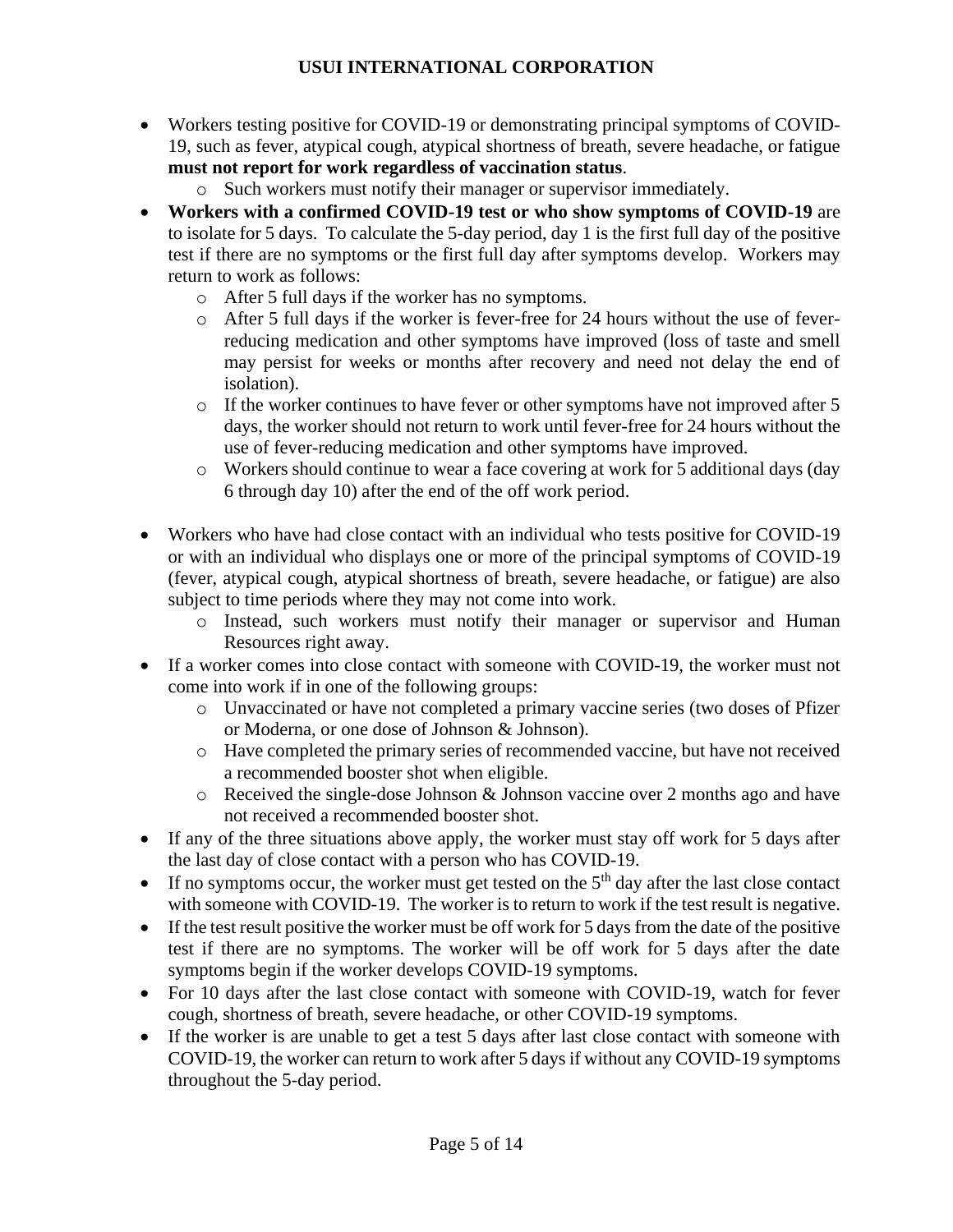- If the worker develops symptoms, the worker is to get tested immediately and be off work pending the results of the test and/or improvement of symptoms as provided under this policy.
- The Company has designated and trained certain workers as point persons for how to immediately isolate a person who shows symptoms of COVID-19 at work.
	- o In such a case, while maintaining proper social distancing, the point person will take the potentially infectious person to a location away from workers, customers, and other visitors.
	- o Evaluate and identify a designated area(s) with closable doors may serve as isolation rooms until a potentially sick person can be removed from the worksite and sent home.
- The Company takes steps to limit spread of the respiratory secretions of a person who may have COVID-19 while in the workplace, including providing a face mask, if feasible and available, and requiring the person to wear it until the person is able to leave the workplace.
- If a worker is confirmed to have COVID-19, the Company must inform fellow workers of their possible exposure to COVID-19 in the workplace recognizing that such disclosure is necessary to avoid a direct threat of health to others in the workforce and not a violation of the requirement of the Americans with Disabilities Act.
- The Company will also notify the local health department of the confirmed COVID-19 as required by any state government or local order.
- The Company will instruct fellow workers about how to proceed based on the CDC Public Health Recommendations for Community-Related Exposure.
- If a sick worker is suspected or confirmed to have COVID-19, the Company will follow the CDC cleaning and disinfection recommendations.

# **WORKPLACE FLEXIBILITIES AND PROTECTIONS**

<span id="page-5-0"></span>The Company has implemented the following workplace flexibilities:

- The Company will treat a worker who is absent from work because that worker is at particular risk of infecting others with COVID-19 pursuant to the Company's leave policies.
- *The Company will not discharge, discipline, or otherwise retaliate against a worker for staying home when that worker is at particular risk of infecting others with COVID-19*.
	- o Workers who are allowed to return to work but decline to do so may face discipline or discharge.
	- o Workers who return to work, if they test positive for COVID-19 or who display one or more of the principal symptoms of COVID-19, before the applicable isolation period is completed may be discharged or disciplined because such behavior places other workers and their families at *an increased risk* of contracting COVID-19.
- Although the Company may not require a healthcare provider's note for workers who are sick with COVID-19 to validate their illness or to return to work, the Company expects workers to utilize good-faith and honorable conduct when making decisions regarding COVID-19 related sick leave and returning to work.
- In the event leave is related to the care of a family member who is sick with COVID-19 while the worker is not, the Company will try, to the extent possible, to utilize the worker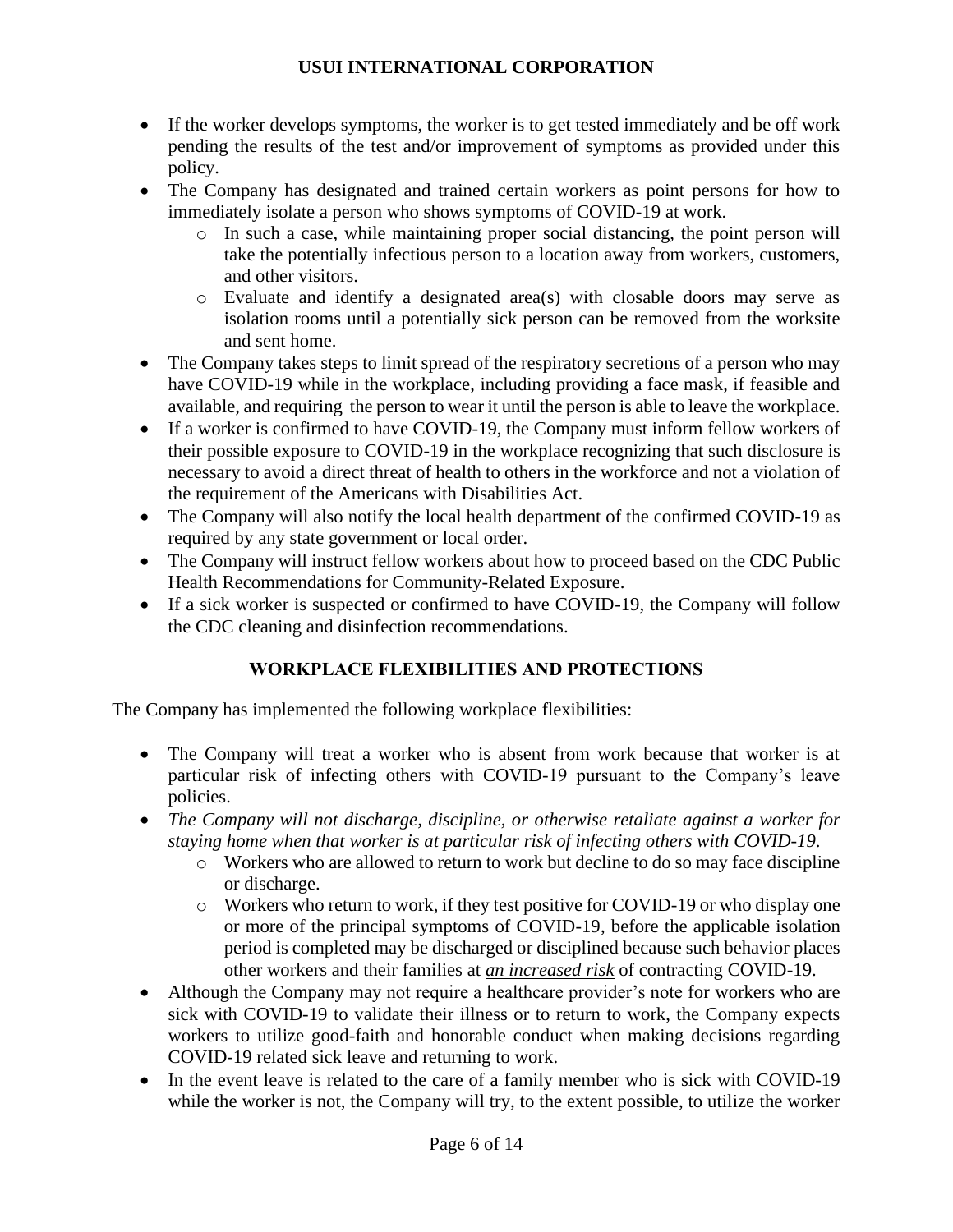in a remote working capacity in order to reduce the leave necessary for the worker to expend. However, there are circumstances and worker-titles that do not support remote working and cannot possibly be accommodated.

The Company is first and foremost concerned about the health and safety of its workers. The Company has developed policies and procedures to protect its workers and their families. Thus, the Company has implemented the following workplace protections:

- The Company will communicate with any businesses that provide the Company with contract or temporary workers about the importance of sick workers staying home and encourage the businesses to develop non-punitive leave policies.
- The Company's policies and procedures pertaining to COVID-19 are contained in this guide. Such policies and procedures and other best practices will be disseminated via electronic communication, and posted at all worker entrances, exits, and common areas.
	- o Posters must communicate information on COVID-19, social distancing, recommended measures at home, and how to correctly wear and dispose of disposable PPE, as applicable.
- Each of the following persons will act as workplace coordinator regarding COVID-19 policies and related issues in their respective locations and states of operation:
	- o Tim Sircy, Michigan
	- o Kyle Shepherd, Ohio
	- o Nikki Herndon, Virginia
- Each individual identified immediately above will be responsible for the following items:
	- o Information specific to the medical insurance plan offered by the Company. Workers should contact the person identified in their location with questions about medical care in the event of a COVID-19 outbreak.
	- o To the extent required the workplace coordinator will be responsible for designating and training workers as point persons to help manage COVID-19 issues and their impact at the workplace.
	- o Notifying local health departments of confirmed COVID-19 cases as is required by any state or local government orders.
	- o Confirming employee vaccination status and retaining appropriate records. Reminding employees who are not fully vaccinated of the requirements of this policy.

## **EXISTING OSHA STANDARDS**

<span id="page-6-0"></span>While there is no specific OSHA standard covering exposure to COVID-19 itself, effective November 5, 2021 OSHA issued an Emergency Temporary Standard (ETS) establishing minimum requirements for employee vaccination, face covering, and testing for employers like the Company. The ETS applies to the Company and all of our employees. The Company has incorporated the following Vaccination, Face Coverings, and Testing Policy into this Plan.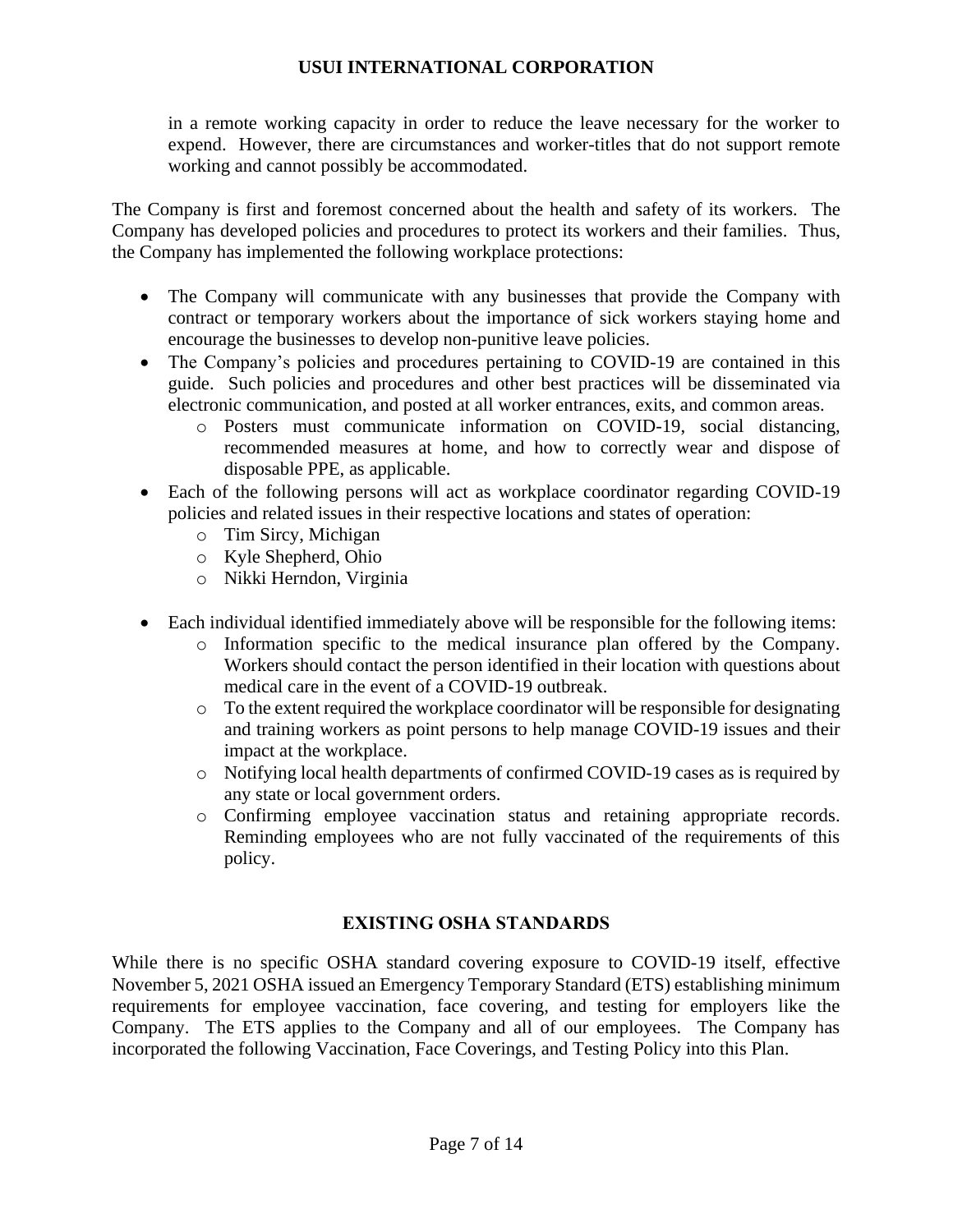# **VACCINATION, WEEKLY TESTING, AND FACE COVERING POLICY**

## *Purpose*

OSHA's ETS recognizes that vaccination is a vital tool to reduce the presence and severity of COVID-19 cases in the workplace, in communities, and in the nation as a whole.

The Company strongly encourages all employees to receive a full COVID-19 vaccination to protect themselves, other employees, and family members. Vaccination also helps protect customers or others who visit our facilities. Employees who choose not to be vaccinated, or who may ask for and receive an accommodation from the vaccination, must comply with the sections on testing and face coverings.

## *Fully Vaccinated Status*

Employees are fully vaccinated two weeks after completing primary vaccination with a COVID-19 vaccine with, if applicable, at least the minimum recommended interval between doses. For example, this includes two weeks after a second dose in a two-dose series, such as the Pfizer or Moderna vaccines, and two weeks after a single-dose vaccine, such as Johnson & Johnson's vaccine, or two weeks after the second dose of any combination of two doses of different COVID-19 vaccines as part of one primary vaccination series.

Any employee that chooses to be vaccinated against COVID-19 must complete the full course of vaccination no later than January 4, 2022. Any employee who has not completed the full course of vaccination by January 4, 2022 will be subject to the regular testing and face covering requirements of the policy.

To be fully vaccinated by the January 4, 2022 deadline, an employee must:

- Obtain the first dose of the Pfizer-BioNTech Covid-19 vaccine by November 30, 2021, or the first dose of the Moderna COVID-19 vaccine by November 23, 2021 and the second dose of either no later than December 21, 2021; or
- Obtain one dose of a single dose vaccine no later than December 21, 2021.

Employees will qualify as fully vaccinated two weeks after receiving the requisite number of doses of a COVID-19 vaccine as stated above. An employee will be considered partially vaccinated if they have received only one dose of a two-dose vaccine.

## *Time Off To Get Fully Vaccinated And Cost*

All employees will be granted up to 4 hours of paid time off to receive the vaccination. In addition, all employees will be provided with time off, up to 2 days, to recover from an vaccine-related side effects after receiving a first and/or second dose. Employees are to work with their managers to schedule needed time off to get vaccinated.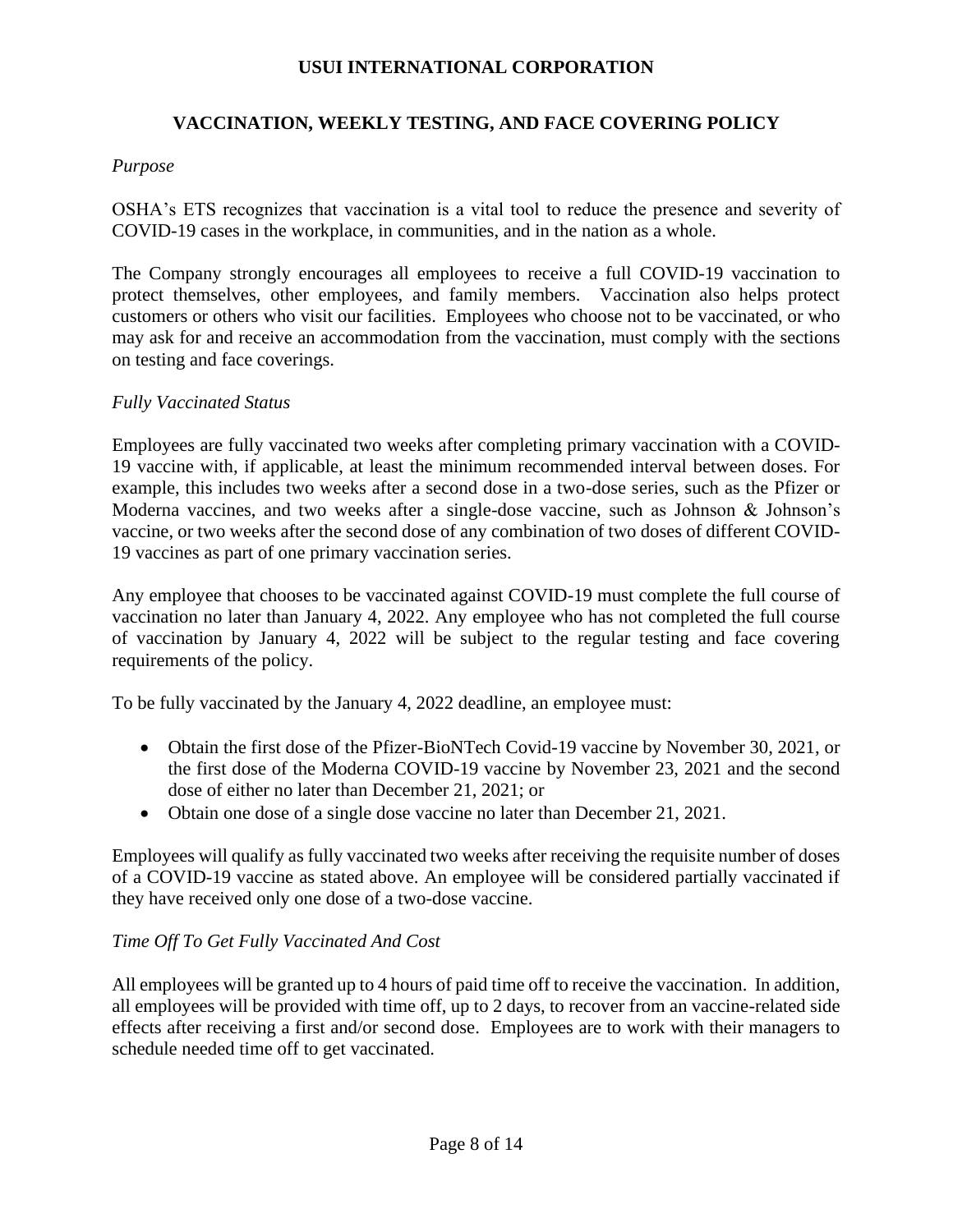COVID-19 vaccinations are free of charge. It does not matter if the individual has health insurance coverage or not. A vaccine provider may bill an employee's health insurance for administering the vaccine, there is no out-of-pocket cost to an employee to get the vaccine.

## *Employees Who Are Not Fully Vaccinated*

All employees who are not fully vaccinated as of January 4, 2022 and who report to a Company location at least once every seven days must as a condition of working: (1) undergo weekly COVID-19 testing; (2) receive a negative test; and (3) wear a face covering when in the workplace.

#### *Weekly Testing*

Employees subject to weekly testing must do the following in order to work:

- No later than Tuesday of each week be tested for COVID-19 so that the employee is tested every seven days.
- Provide documentation of each COVID-19 test result to Human Resources at each seven day interval.
- The COVID-19 test result must be negative.

Any employee who does not report to the workplace during a period of seven or more days (e.g., if they were traveling for two weeks or working remotely prior to reporting to the workplace) must:

- Be tested for COVID-19 within seven days prior to returning to the workplace.
- Provide documentation of a negative test result to Human Resources upon return to the workplace.

If an employee does not provide documentation of a negative COVID-19 test result as required by this policy, they will be removed from the workplace until they provide a negative test result.

Employees who test positive for COVID-19 will be subject to the time off from work periods described elsewhere in this policy.

Employees who have received a positive COVID-19 test, or have been diagnosed with COVID-19 by a licensed healthcare provider, are not required to undergo COVID-19 testing for 90 days following the date of their positive test or diagnosis once they are cleared to return to work.

Employees found to have provided false documentation will be subject to termination of employment.

#### *Face Covering*

Employees who are not fully vaccinated and produce a negative COVID-19 test each week must also wear a face covering in the workplace.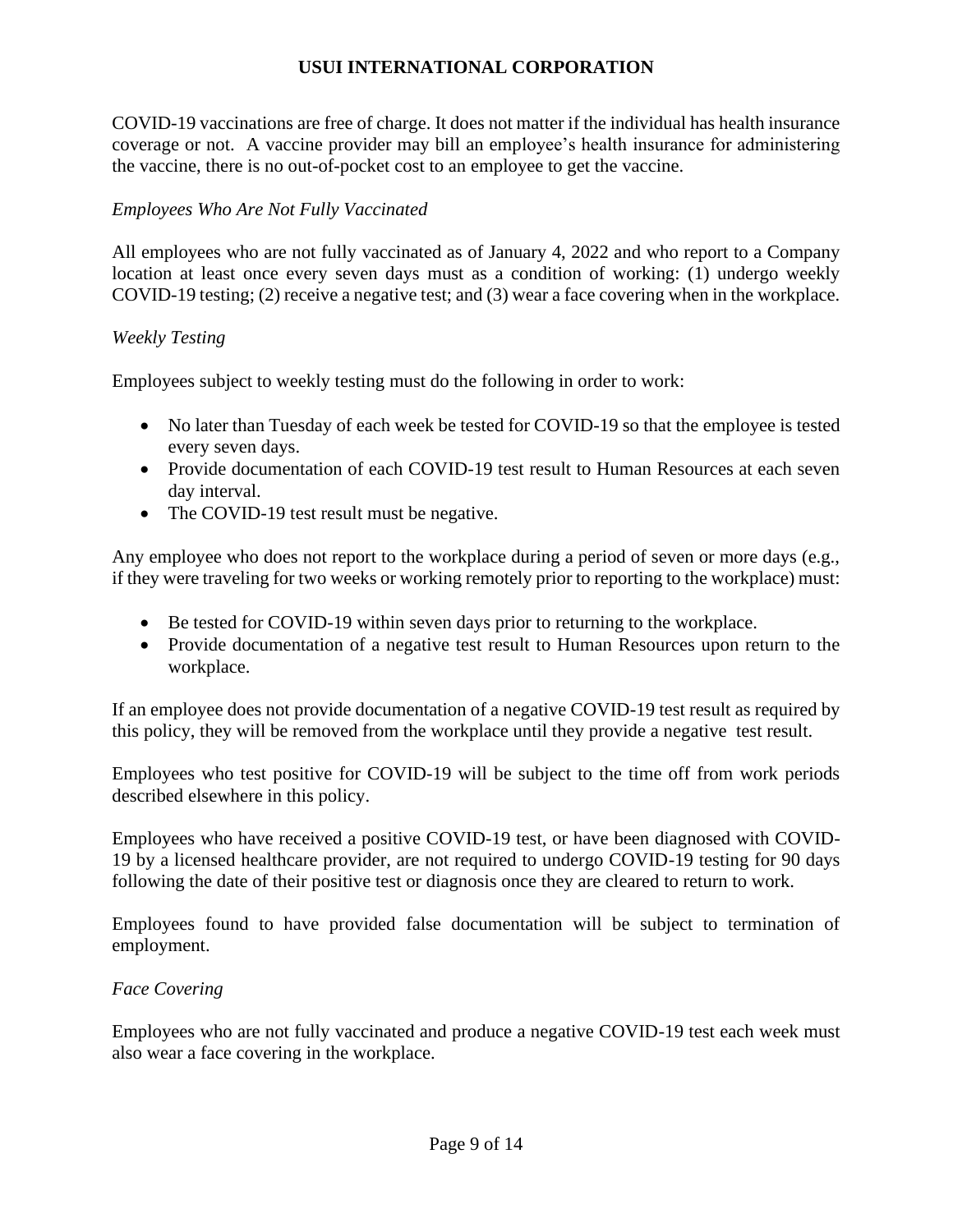Face coverings must: (i) completely cover the nose and mouth; (ii) be made with two or more layers of a breathable fabric that is tightly woven (i.e., fabrics that do not let light pass through when held up to a light source); (iii) be secured to the head with ties, ear loops, or elastic bands that go behind the head. If gaiters are worn, they should have two layers of fabric or be folded to make two layers; (iv) fit snugly over the nose, mouth, and chin with no large gaps on the outside of the face; and (v) be a solid piece of material without slits, exhalation valves, visible holes, punctures, or other openings.

Acceptable face coverings include clear face coverings or cloth face coverings with a clear plastic panel that, despite the non-cloth material allowing light to pass through, otherwise meet these criteria and which may be used to facilitate communication with people who are deaf or hard-ofhearing or others who need to see a speaker's mouth or facial expressions to understand speech or sign language respectively.

An exception may be made to the wearing of face coverings when:

- When an employee is alone in a room with floor to ceiling walls and a closed door.
- For a limited time while an employee is eating or drinking at the workplace or for identification purposes in compliance with safety and security requirements.
- When an employee is wearing a respirator or facemask.
- If the Company determines that the use of face coverings is infeasible or creates a greater work hazard (e.g., when it is important to see the employee's mouth for reasons related to their job duties or when the use of a face covering presents a risk of serious harm to the employee).

## *Reporting And Verification Of Vaccination Status*

All employees are required to report their vaccination status and, if vaccinated, provide proof of vaccination. Employees must provide truthful and accurate information about their COVID-19 vaccination status, and, if not fully vaccinated, their weekly test results. Employees who do not comply with this policy will be subject to discipline.

Employees who are fully vaccinated must provide proof of vaccination to the Company. Any of the following are sufficient to show vaccinated status:

- The record of immunization from a health care provider or pharmacy;
- A copy of the COVID-19 Vaccination Record Card;
- A copy of medical records documenting the vaccination;
- A copy of immunization records from a public health, state, or tribal immunization information system; or
- A copy of any other official documentation that contains the type of vaccine administered,  $date(s)$  of administration, and the name of the health care professional(s) or clinic site(s) administering the vaccine(s).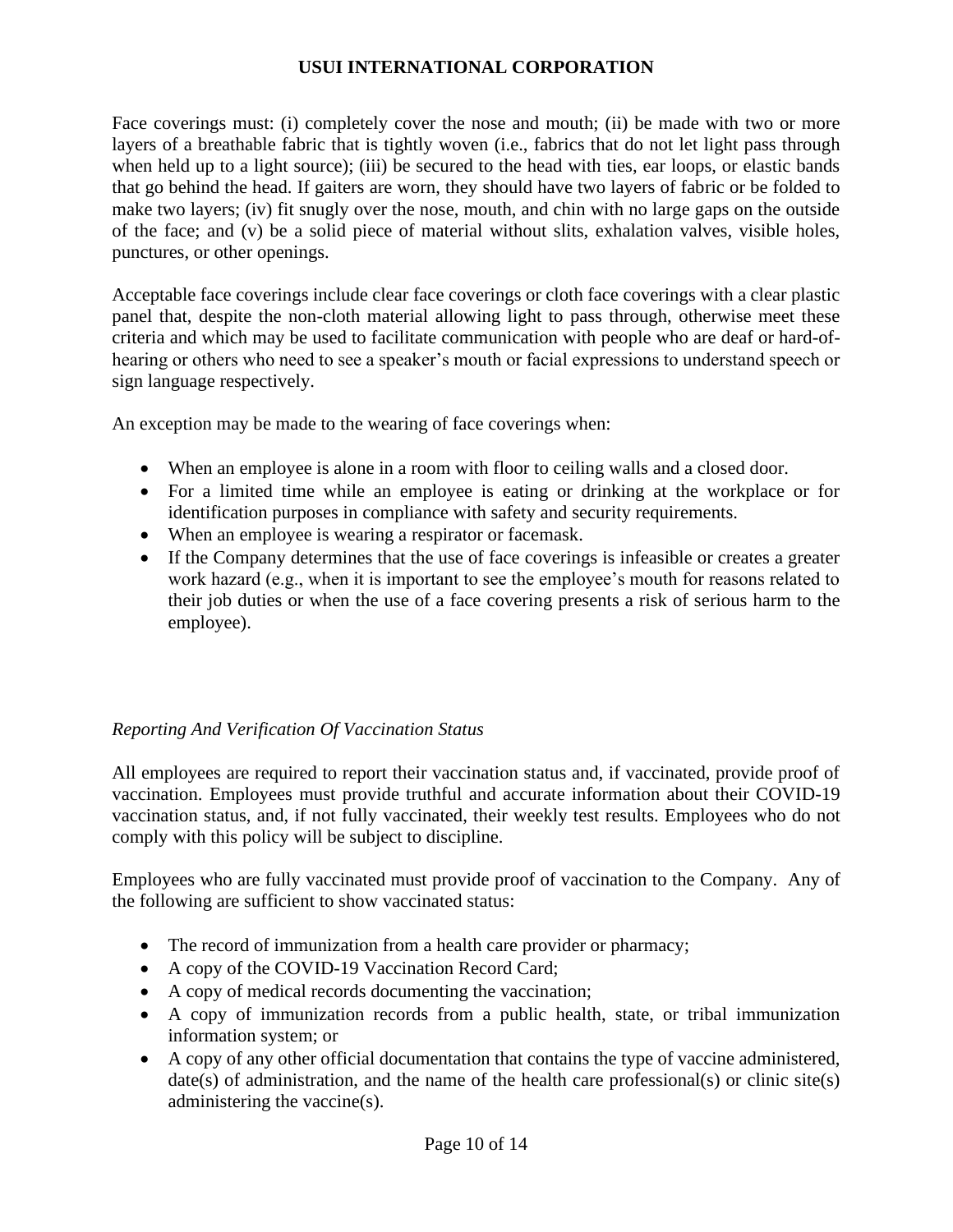Employees must certify that the vaccinated documentation they are submitting is true and correct. Employees found to have provided false documentation will be subject to termination of employment.

If an employee is unable to produce one of these acceptable forms of proof of vaccination despite attempts to do so (e.g., by trying to contact the vaccine administrator or state health department), the employee can provide a signed and dated statement attesting to their vaccination status (fully vaccinated or partially vaccinated) an employee may submit an attestation that they have lost and are otherwise unable to produce one of the other forms of acceptable proof which includes the following language:

"I declare (or certify, verify, or state) that this statement about my vaccination status is true and accurate. I understand that knowingly providing false information regarding my vaccination status on this form may subject me to criminal penalties."

An employee who attests to their vaccination status in this way will also be asked, to the best of their recollection, for the type of vaccine administered, the date(s) of administration, and the name of the health care professional(s) or clinic site(s) administering the vaccine.

Employees found to have provided false documentation will be subject to termination of employment.

### *Accommodations*

Employees may request an exception from vaccination requirements (if applicable) if the vaccine is medically contraindicated for them or medical necessity requires a delay in vaccination.

Employees may request a reasonable accommodation if they cannot be vaccinated and/or wear a face covering (as otherwise required by this policy) because of a legally covered disability, or if receiving a COVID-19 vaccine, and/or wearing a face covering, conflict with a sincerely held religious belief, practice, or observance. Requests for exceptions and reasonable accommodations must be submitted in writing to Human Resources by December 7, 2021 All such requests will be handled in accordance with applicable laws and regulations.

#### *New Hires*

All new employees are required to comply with the vaccination, testing, and face covering requirements outlined in this policy as soon as practicable and as a condition of employment. Potential candidates for employment will be notified of the requirements of this policy prior to the start of employment.

#### *Exposure*

See pages 4-6 of this policy for further direction.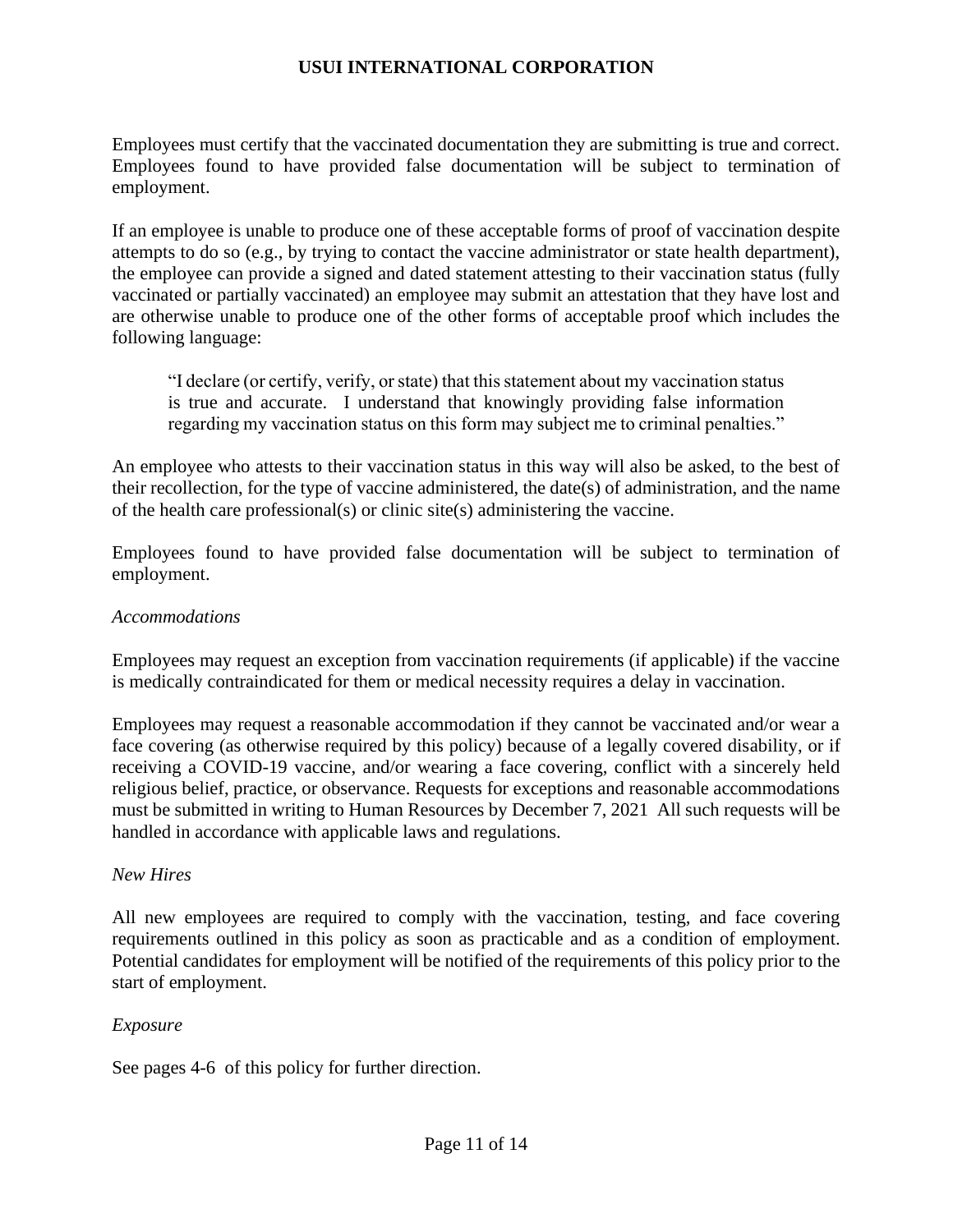If an "up-to-date" vaccinated employee (an employee who has received the completed primary series and booster) has had close contact to a person who has tested positive for COVID-19, the employee may continue working and no time off is required.

If the employee is not "up-to-date" with a vaccination and has had close contact to a person who has tested positive for COVID-19 or experiencing symptoms of COVID-19, the employee is required to stay home for the periods listed on pages 4-6 of this policy.

Employees may choose to use any available PTO while in the 14 day quarantine. If no time is available the time will be unpaid. Upon the employee's return to work negative test result must be provided.

## *Confidentiality and Privacy*

All medical information collected from individuals, including vaccination information, test results, and any other information obtained as a result of testing, will be treated in accordance with the Company's policies and all applicable laws and policies on confidentiality and privacy.

# **CONTINGENCY PLANS**

<span id="page-11-0"></span>The Company will follow federal and state, local, tribal, and/or territorial recommendations regarding development of contingency plans for situations that may arise as a result of outbreaks, such as:

- Increased rates of worker absenteeism.
- The need for social distancing, staggered work shifts, downsizing operations, and other exposure-reducing measures.
- Options for conducting essential operations with a reduced workforce, including crosstraining workers across different jobs in order to continue operations or deliver surge services.
- Interrupted supply chains or delayed deliveries.

# **LEVEL OF RISK OF OCCUPATIONAL EXPOSURE**

<span id="page-11-1"></span>The Company has conducted an internal evaluation of its operations and determined that the level of risk of occupational exposure to COVID-19 associated with various worksites and job tasks workers perform at those sites is at the lower (caution) risk based on an assessment of OSHA's Guidance on Preparing Workplaces for COVID-19.

The Company's risk assessment may be subject to change if its operations are in an area of ongoing community transmission, and workers in this category may have contact with the general public.

# <span id="page-11-2"></span>**PROTECTING WORKERS WITH JOBS AT LOWER EXPOSURE RISK (CAUTION)**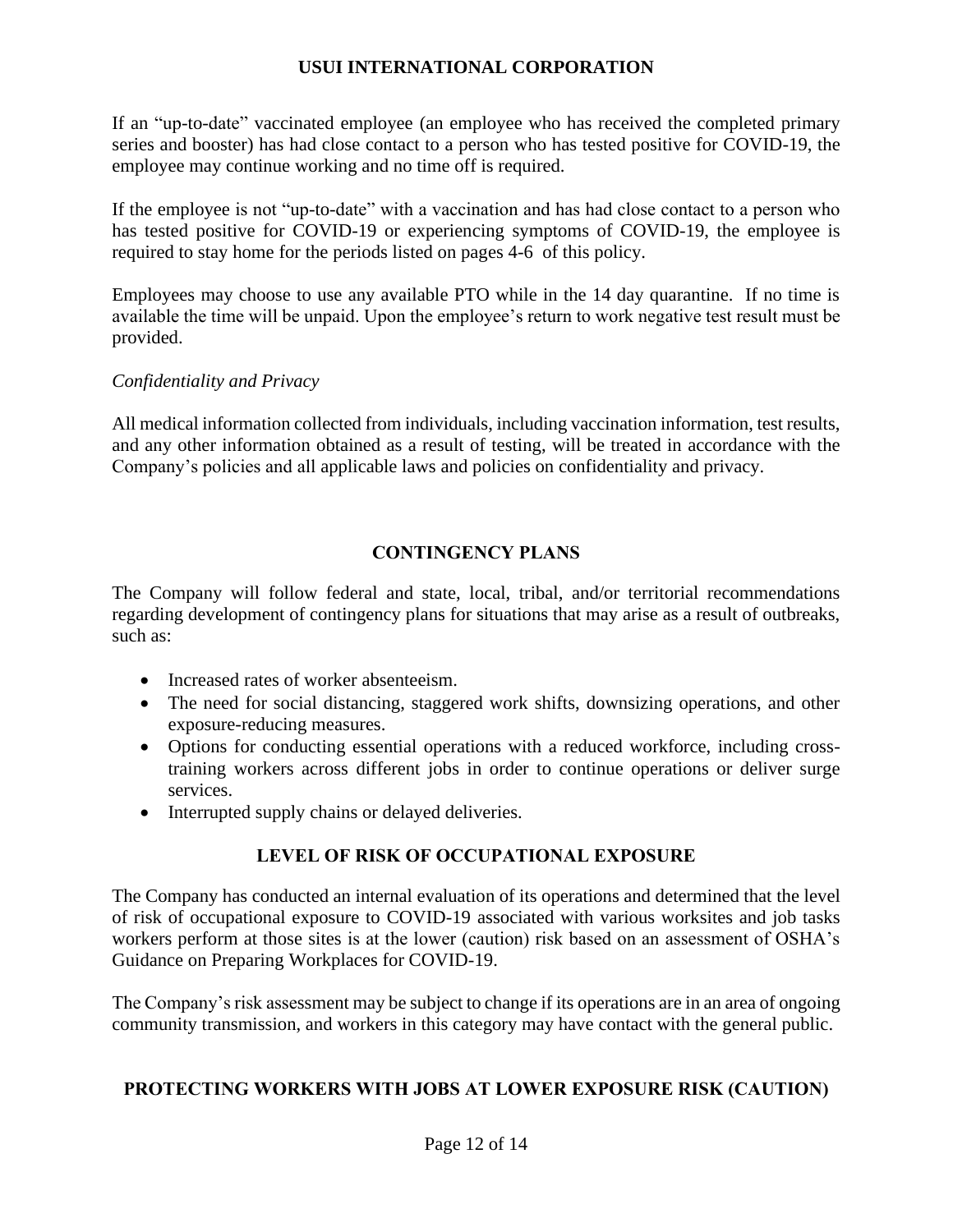The Company will implement workplace controls sufficient to protect workers with jobs at lower exposure risk (caution) as determined.

## *Engineering Controls*

Engineering controls involve isolating workers from work-related hazards. Additional engineering controls are not recommended for workers in the lower exposure risk group. However, the Company must ensure that engineering controls, if any, used to protect workers from other job hazards continue to function as intended.

#### *Administrative Controls*

Administrative controls require action by the worker or Company. Typically, administrative controls are changes in work policy or procedures to reduce or minimize exposure to a hazard.

The Company will implement the following administrative controls:

- Monitor public health communications about COVID-19 recommendations and ensure that workers have access to that information.
- Frequently check the CDC COVID-19 website: www.cdc.gov/coronavirus/2019-ncov.
- Collaborate with workers to designate effective means of communicating important COVID-19 information.

## *Personal Protective Equipment*

During an outbreak of COVID-19, recommendations for PPE specific to occupations or job tasks may change depending on geographic location, updated risk assessments for workers, and information on PPE effectiveness in preventing the spread of COVID-19.

The Company will check the OSHA, CDC, and state websites regularly for updates about recommended PPE. The company will adhere to all state and federal mandated guidelines for PPE. Additional PPE is not recommended for workers in the lower exposure risk group. Workers should continue to use the PPE, if any, that they would ordinarily use for other job tasks. Employees may use cloth or other masks in the event that effective social distancing cannot be regularly followed because of work requirements.

## **ADDITIONAL INFORMATION**

<span id="page-12-0"></span>For a reference information regarding COVID-19, please see the Centers for Disease Control and Prevention COVID-19 website at https://www.cdc.gov/coronavirus/2019-ncov/index.html.